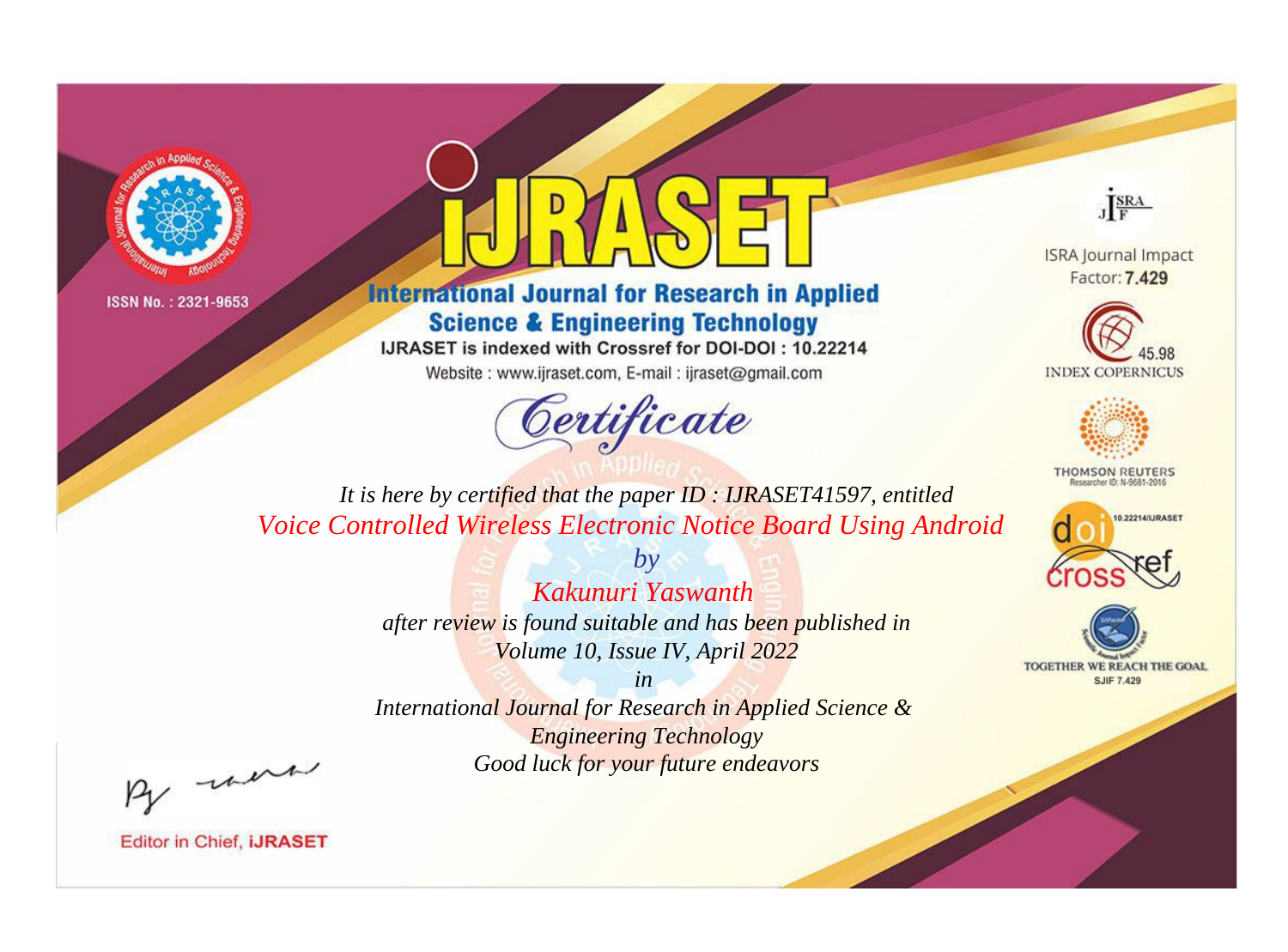



**International Journal for Research in Applied Science & Engineering Technology** 

IJRASET is indexed with Crossref for DOI-DOI: 10.22214

Website: www.ijraset.com, E-mail: ijraset@gmail.com



JERA

**ISRA Journal Impact** Factor: 7.429





**THOMSON REUTERS** 



TOGETHER WE REACH THE GOAL **SJIF 7.429** 

*It is here by certified that the paper ID : IJRASET41597, entitled Voice Controlled Wireless Electronic Notice Board Using Android*

> *by Jonnalagadda V. Dhanaraju after review is found suitable and has been published in Volume 10, Issue IV, April 2022*

> > *in*

*International Journal for Research in Applied Science & Engineering Technology Good luck for your future endeavors*

By morn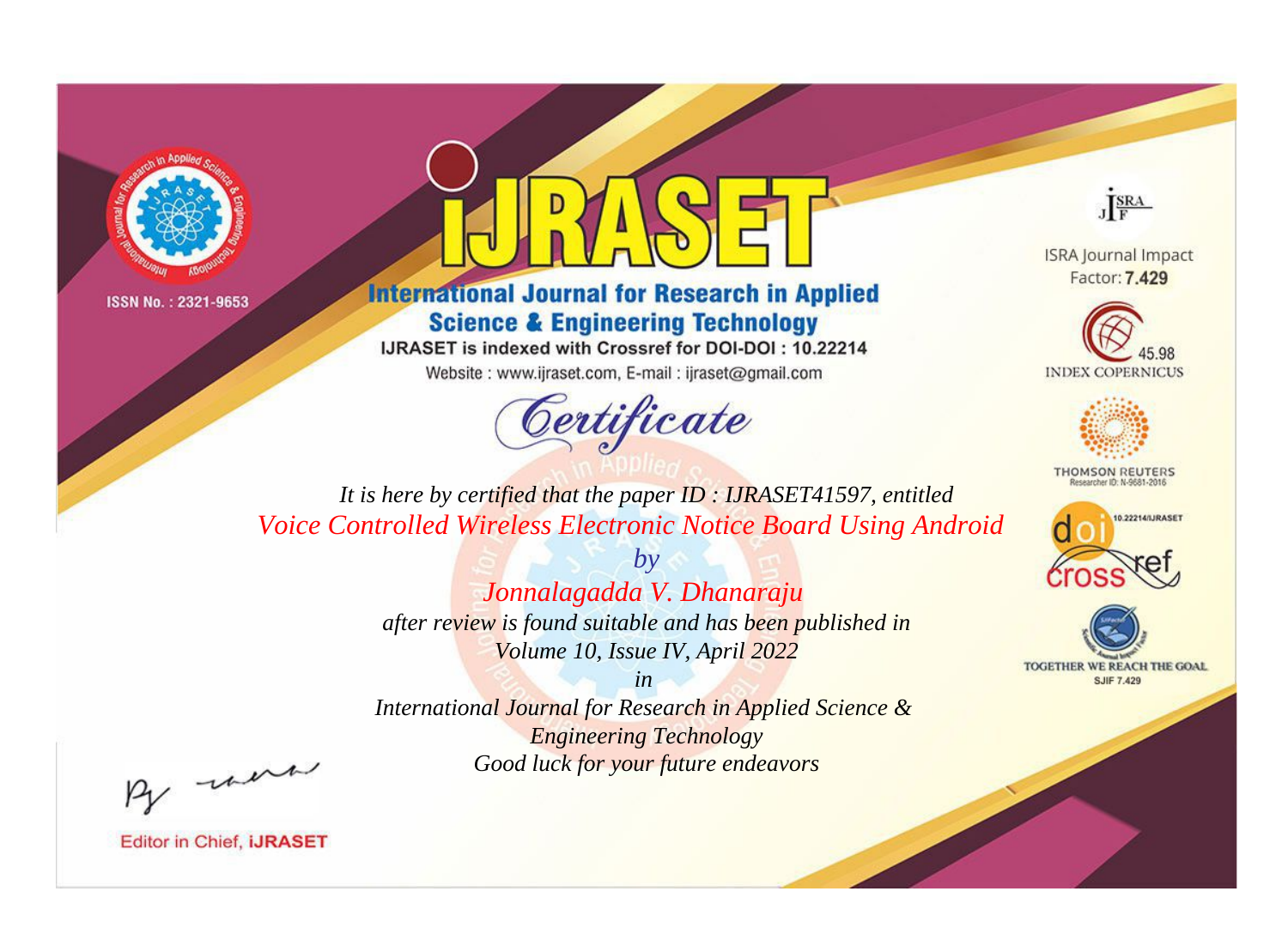



**International Journal for Research in Applied Science & Engineering Technology** 

IJRASET is indexed with Crossref for DOI-DOI: 10.22214

Website: www.ijraset.com, E-mail: ijraset@gmail.com



JERA

**ISRA Journal Impact** Factor: 7.429





**THOMSON REUTERS** 



TOGETHER WE REACH THE GOAL **SJIF 7.429** 

*It is here by certified that the paper ID : IJRASET41597, entitled Voice Controlled Wireless Electronic Notice Board Using Android*

> *Gunji V. Naresh after review is found suitable and has been published in Volume 10, Issue IV, April 2022*

*by*

*in* 

*International Journal for Research in Applied Science & Engineering Technology Good luck for your future endeavors*

By morn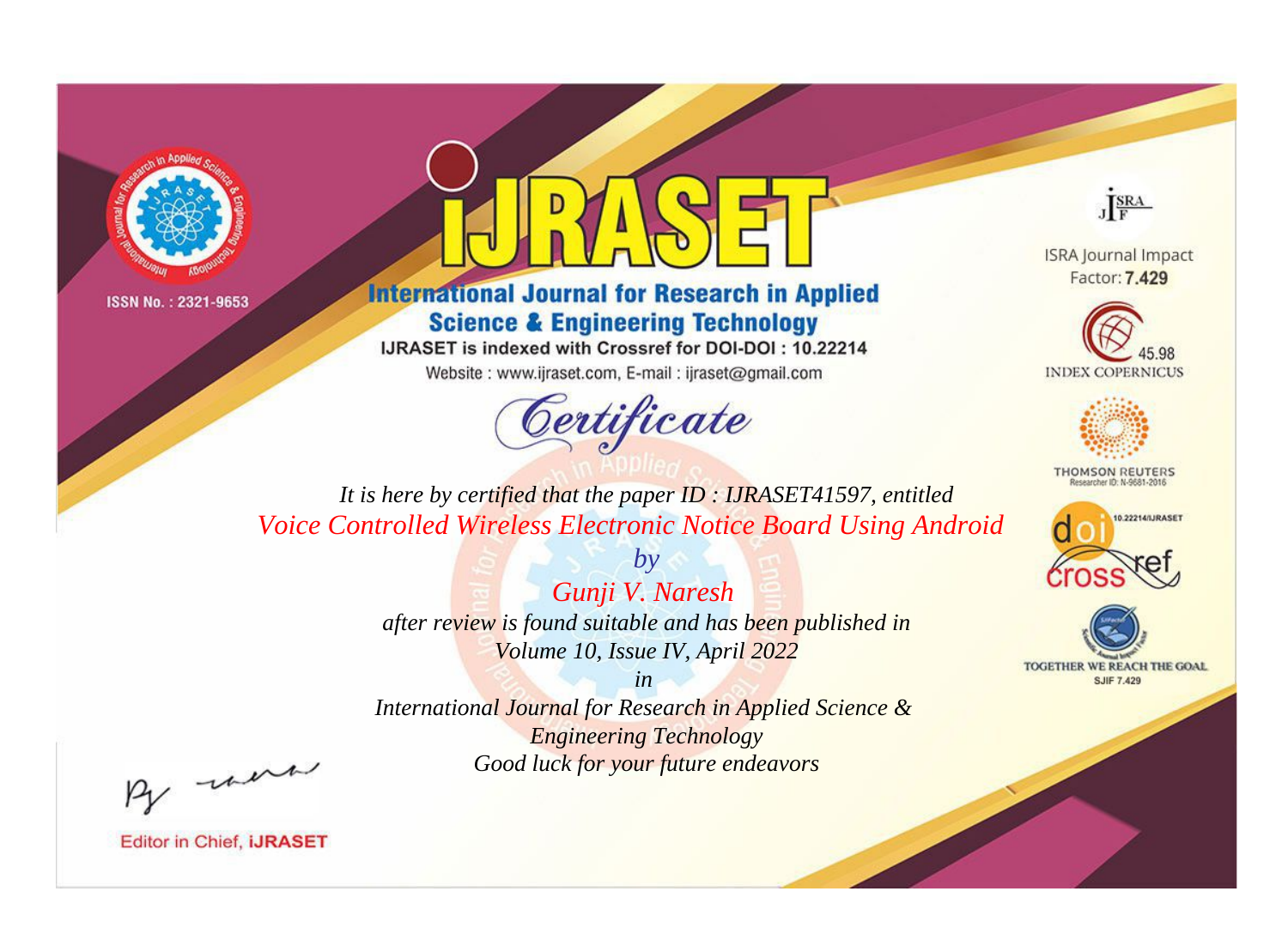



**International Journal for Research in Applied Science & Engineering Technology** 

IJRASET is indexed with Crossref for DOI-DOI: 10.22214

Website: www.ijraset.com, E-mail: ijraset@gmail.com



JERA

**ISRA Journal Impact** Factor: 7.429





**THOMSON REUTERS** 



TOGETHER WE REACH THE GOAL **SJIF 7.429** 

*It is here by certified that the paper ID : IJRASET41597, entitled Voice Controlled Wireless Electronic Notice Board Using Android*

> *by Kodali Naga Sunitha after review is found suitable and has been published in Volume 10, Issue IV, April 2022*

> > *in*

*International Journal for Research in Applied Science & Engineering Technology Good luck for your future endeavors*

By morn